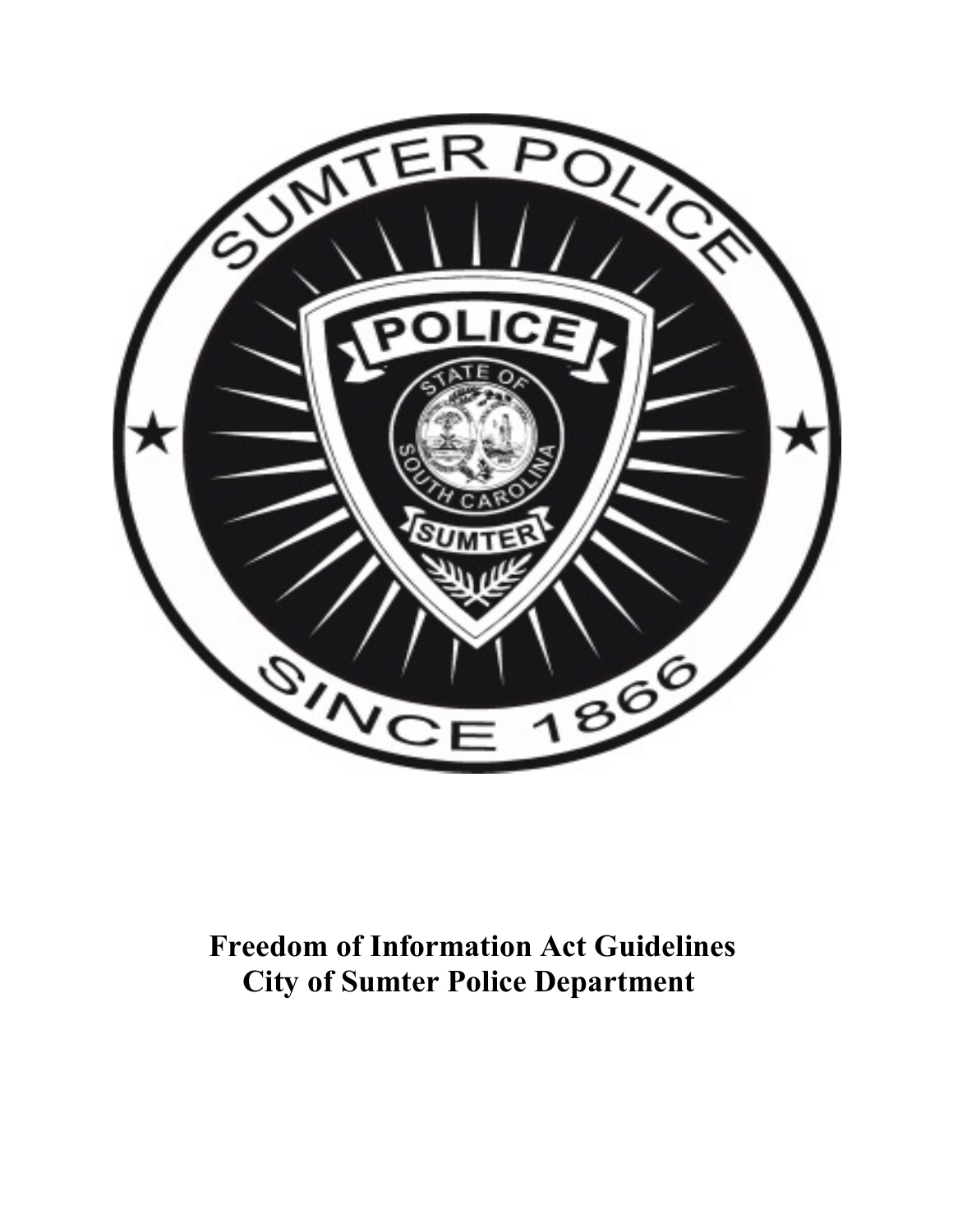

# City of Sumter Police Department

*Russell F. Roark, III Chief of Police*

335 N. Lafayette Dr. Sumter SC 29150

Phone (803) 436-2739 FAX (803) 436-2084

rroark@sumtersc.gov

*Commitment to Service*



A NATIONALLY ACCREDITED LAW ENFORCEMENT AGENCY

#### **Freedom of Information Act Guidelines City of Sumter Police Department**

The Freedom of Information Act (FOIA) is designated to allow public access to the records and meetings of public business in an open and public manner. When public records are requested, the Department will provide information in accordance with the provisions of FOIA. The following guidelines will be used to process requests:

# **A. INSPECTION OF DAILY REPORTS**

Reports for the 24 hour period preceding a current working day are available for inspection during normal business hours. There is no charge for inspection of these reports. If copies are requested, the cost is five (\$5.00) dollars, money order or certified check. The Department reserves the right to charge more for oversized copies.

Reports subject to FOIA disclose the nature, substance, and location of any crime or alleged crime reported as having been committed. Reports containing information exempt from disclosure pursuant to FOIA or other applicable laws are not available to the public. When possible, the Department will deleteexcluded information and make the remainder of the report available for inspection.

## **B. INFORMATION NOT SUBJECT TO DISCLOSURE**

- (1) Information of a personal nature where public disclosure would constitute an unreasonable invasion of privacy.
- (2) Information identifying an informant whose identity is not otherwise known.
- (3) Premature release of information related to law enforcement action. Disclosure of investigatory techniques not otherwise known to the public.
- (4) Information which may endanger the life, health, or property of any person.
- (5) Information identifying certain victims and juvenile defendants.

## **C. REQUESTS FOR PAST RECORDS AND INFORMATION**

Requests for inspection of documents beyond the twenty-four hour period preceding the current working day may require an appointment and/or written request for the documents as this information may require a records search. When a request requires a records search of records to collect the requested data or in order to make information available, the Department reserves the right to charge at the rate of twenty-five (\$25.00) dollars per hour for the search and/or for making the records available. The Department also reserves the right to require a deposit representing the estimated cost of the search prior to initiating the search. If copies are requested, the cost is five dollars (\$5.00) for each copy.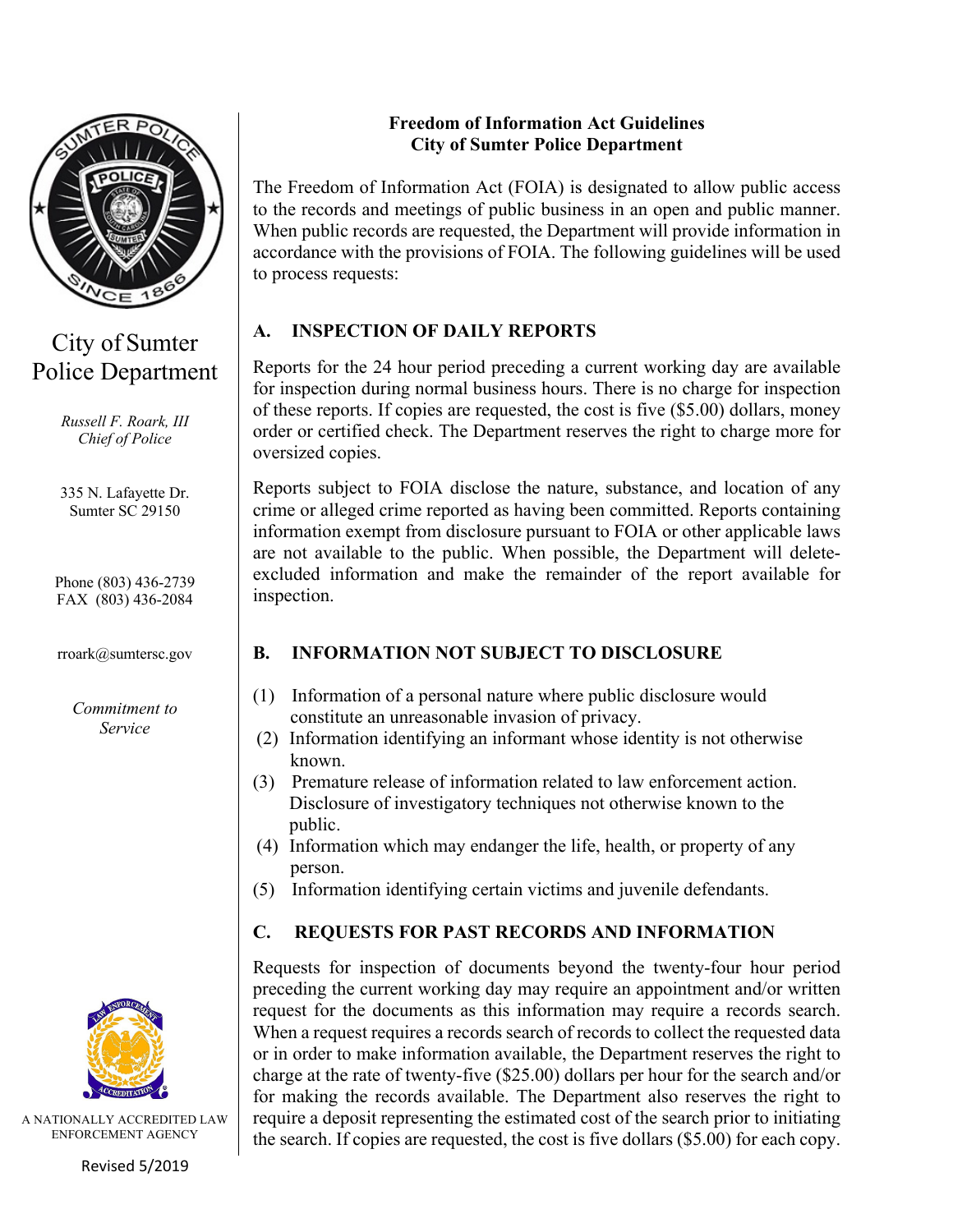The Department reserves the right to charge more for oversized pages. The department requires that estimated costs, not to exceed twenty-five percent of the total reasonably anticipated cost, be deposited prior to the initiation of a search.

#### **D. REQUESTS FOR EXTENSIVE INFORMATION, SPECIFIC DATA, AND/OR REQUESTS NECESSITATING EXTENSIVE SEARCHES**

Freedom of information requests (FOIA) for extensive data, specific data, and information from several years and/or other types of extensive or complicated request are time-consuming and often require the services of a computer knowledgeable staff member to access Department records. During the course of the search, the computer and the staff member will not be available to conduct other business, complete daily duties, or otherwise assist the public. For these reasons, the Department charges a fee to individuals requesting extensive FOIA information. The Department charges twenty-five dollars (\$25.00) per hour for searches and assistance related to these requests. Copies made pursuant to the request are five dollars (\$5.00) for each copy. The department requires that estimated costs, not to exceed twenty-five percent of the total reasonably anticipated cost, be deposited prior to the initiation of an extensive search. Payment must be made via certified check or money order made payable to the City of Sumter.

#### **E. TIME FRAME FOR EXTENSIVE REQUESTS**

Upon the receipt of the required deposit, the Department will initiate the search as soon as possible. However, completion may depend on the extensive nature of the search; additional time may be required. The Department shall within ten days (excepting Saturdays, Sundays, and legal public holidays) of the receipt of the request, notify the person making the request of its determination and the reasons for it. If the record is more than twenty-four months old at the date of the request, the department shall within twenty days (excepting Saturdays, Sundays, and legal public holidays) of the receipt of the request, notify the person making the request of its determination and the reasons for it. If the request is granted, the record must be furnished or made available for inspection or copying no later than thirty calendar days from the date on which the final determination was provided, unless the records are more than twenty four months old, in which case the public body has no later than thirty five calendar days from the date on which the final determination was provided.

#### **F. TIME FRAME FOR OTHER REQUESTS**

Requests for FOIA inspection of records concerning the twenty-four hour period preceding a current workday are available on a first come, first serve basis.

Requests involving other time periods may be subject to provisions of Section E. Although every effort will be made to honor simple requests for information on a first come, first serve basis. The Department must reserve the right to decline immediate searches when regular business or normal duties require the services of all available staff.

#### **G. REVIEW TO DETERMINE IF FOIA APPLIES TO DOCUMENTS**

The Department does not charge for examination and reviews to determine if records or documents are subject to FOIA disclosure